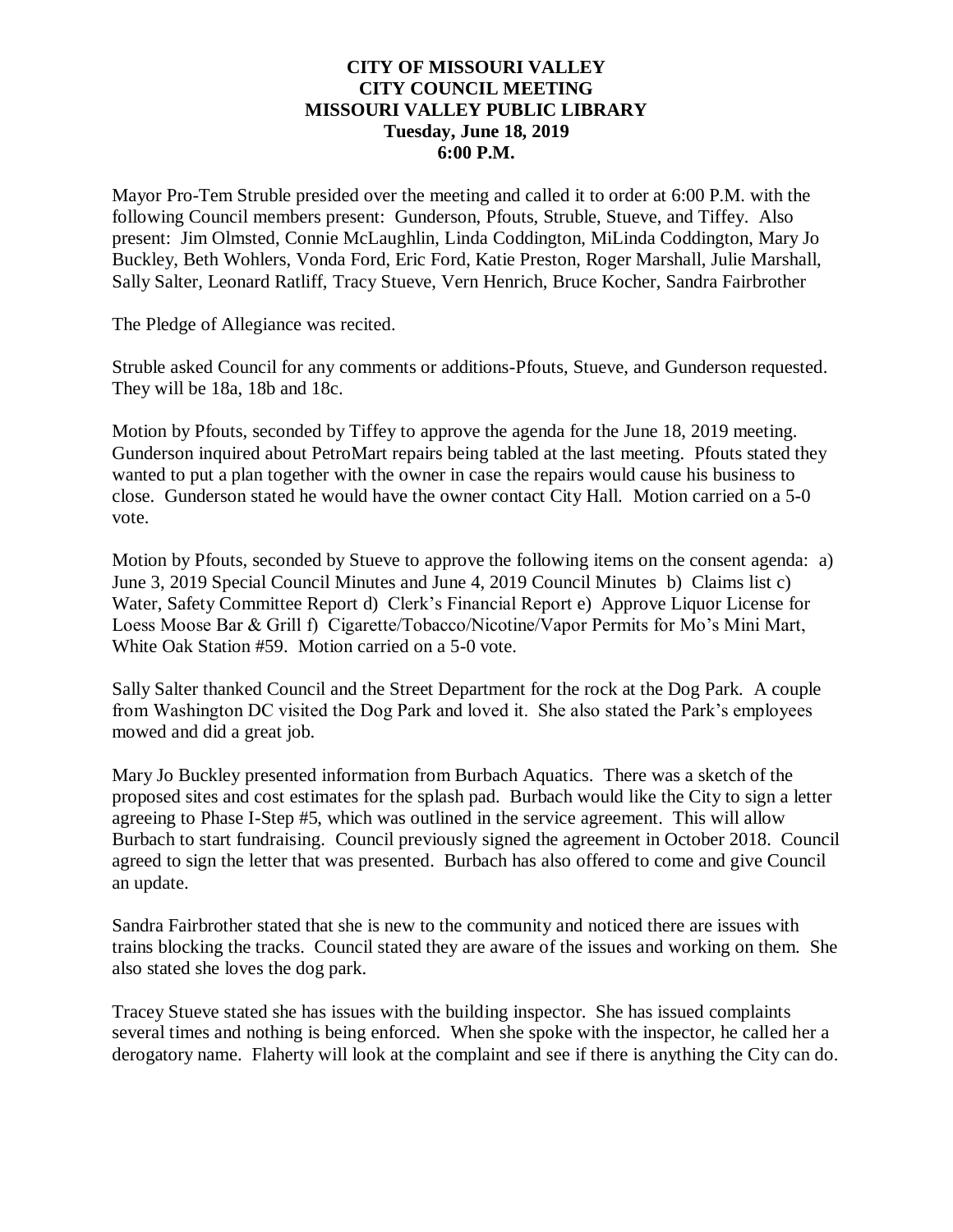Jim Olmsted gave several updates. The structural engineer did a survey on the Library. There has been a 2  $\frac{1}{2}$  inch settlement. They believe the solution is to under pin. Council would like the structural engineer to get pricing for the repairs. There have been two requests for sewer connections. Both of their systems would have to be updated and pay the capital facilities fees before they would be able to hook up to the City's sewer. Council agreed to allow them to connect to City sewer. Olmsted and Riesland looked at the house with the settling issue. The house was built on fill dirt and there is a small portion that comes off of the City street. In 2012 the street was replaced. Two inlets were replaced and connected to an existing pipe. Erosion has occurred. Olmsted does not believe the City is 100% responsible and recommends meeting with the homeowner. He would also recommend televising the pipe and Council agreed to televise the pipe. Olmsted has been in contact with MidAmerican Energy. They are running a fiber line in City limits. Jim has reviewed plans and the utilities need located. There will be a preconstruction meeting before the project starts. There is settling on Michigan between 3<sup>rd</sup> and 4<sup>th</sup>. Olmsted thinks there are 3 panels that have settled and the City may need to contract for repairs. The Street Department has been working on digging out ditches in the Willow Park area. They helped with elevations. Olmsted will be attending the second FEMA scoping meeting Friday. They are making progress on the studies.

Motion by Stueve, seconded by Pfouts to hire Garrett Klutts as a Temporary Part-Time Police Officer effective 06/19/2019. Motion carried on a 5-0 vote.

Resolution 19-18 was introduced Setting Wage-Garrett Klutts. Motion by Pfouts, seconded by Stueve. Motion carried on a 5-0 vote.

Regan Holst spoke to Council about updating the policy in regards to swimming lesson fees. The current policy has a split of 60% to the employee and 40% to the City. She currently provides her own supplies and spends approximately one hour per night on lessons for each child. When she is giving private lessons, she is not paid by the City. She would like to change the policy to the employee receiving 90% and the City receiving 10%. She would still act as a City employee and be covered under the City's liability insurance. Motion by Pfouts, seconded by Gunderson to change the policy to a 90/10 split. Motion carried on a 5-0 vote.

Discussion was held on repairs to the diving board. Katie Preston, Pool Manager, would like to have a fundraiser to help with the cost of repairs. They would like to rent a dunk tank during the Fair and have citizens volunteer to be "dunked." Pool staff is also volunteering to work the booth. The cost would be \$368.00. Preston has received a quote of \$2,500.00 for the stand. Flaherty has received a quote of \$4,050.00 to replace the board. The repairs would be done in the Fall. Flaherty will put the quotes on the next agenda for formal approval. Flaherty has also received quote for 6 chairs that need replaced. The amount is \$209.00 per chair for a total of \$1,254.00. It will take approximately 4 weeks to receive the chairs. Motion by Stueve, seconded by Tiffey to approve the quote and order the chairs. Motion carried on a 5-0 vote.

Discussion was held on the school purchasing a pool pass for staff in the Wrap Around Program. This would be for 3 staff members, 2 times per week to bring children to the pool. This would be for 30 to 40 children. The children would either have a pass or pay to enter into the pool. Motion by Pfouts, seconded by Stueve to allow Missouri Valley Community School District to purchase a Family Pool Pass to include all staff in Wrap Around Program. Motion carried on a 5-0 vote.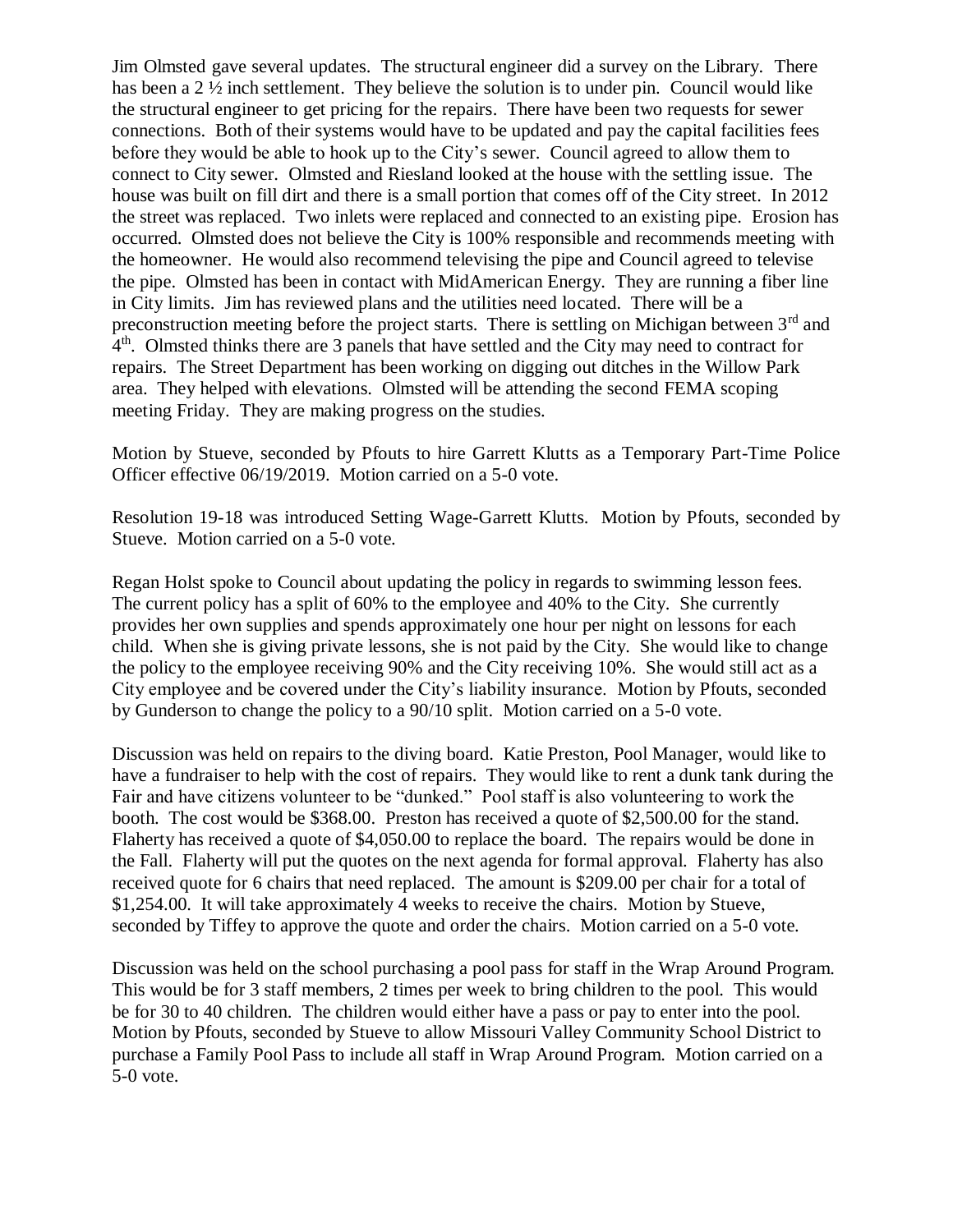Motion by Pfouts, seconded by Stueve to approve quote from LightBox Systems in the amount of \$7,430.20 for a Sequel Server. Motion carried on a 5-0 vote.

Motion by Pfouts, seconded by Stueve for the Mayor to sign Joint Participation Agreement with SWIPCO for FY 19/20. Motion carried on a 5-0 vote.

Resolution 19-19 was introduced Approving the Transfer of Funds. Motion by Stueve, seconded by Pfouts. Motion carried on a 5-0 vote.

Discussion was held on the proposed fiscal year raises. Council would like to remove the two new park employees and look at their raises after they have been employed one year. They would also like Flaherty to contact the City Attorney to see if the City can change to performance based raises. Resolution 19-20 was introduced Setting Wages of City Employees for Fiscal Year 2020. Motion by Pfouts, seconded by Stueve to approve the resolution with the removal of the Park Department new hires. Motion carried on a 5-0 vote.

Motion by Pfouts, seconded by Tiffey to authorize City Clerk to pay bills thru June 30, 2019. Motion carried on a 5-0 vote.

Pfouts recommends Council read the book "13 Ways to Kill Your Community."

Stueve would like Mosquito Control to increase spraying. She inquired if the dead bolts and cardboard have been removed from the Public Works building. Stueve would like to know if Pitbull's are included in our Dangerous Animal Ordinance. Stueve inquired about the Park Superintendent position. She would like to Flaherty to look into a hiring policy. She also thanked the Parks Department for mowing on Huron.

Gunderson inquired about the repairs on Tamarack and who is responsible. Gunderson would like the City to have a procedure during closed session meetings to let citizens know that the City is still in session. He also stated that 401 E. Erie looks terrible. He would like the Chamber to attend the meeting and give an update on the grant application for the building. Gunderson would like to know the plan for the old Rath Motel.

Motion by Stueve, seconded by Pfouts adjourn at 7:33 p.m. Motion carried on a 5-0 vote.

Sherman Struble, Mayor Pro-Tem

Attest: Jodie Flaherty, City Clerk

## **RESOLUTION 19-18**

#### RESOLUTION SETTING WAGE

WHEREAS, the City Council has approved the following pay schedule for employees as follows:

The following employee shall be paid the wage and salary indicated and the City Clerk is authorized to issue checks, less legally required or authorized deductions from the amount set out below, bi-weekly, and to make such contributions to IPERS and social security or other purposes as required by law or authorization of the Council, all subject to audit and review by the Council: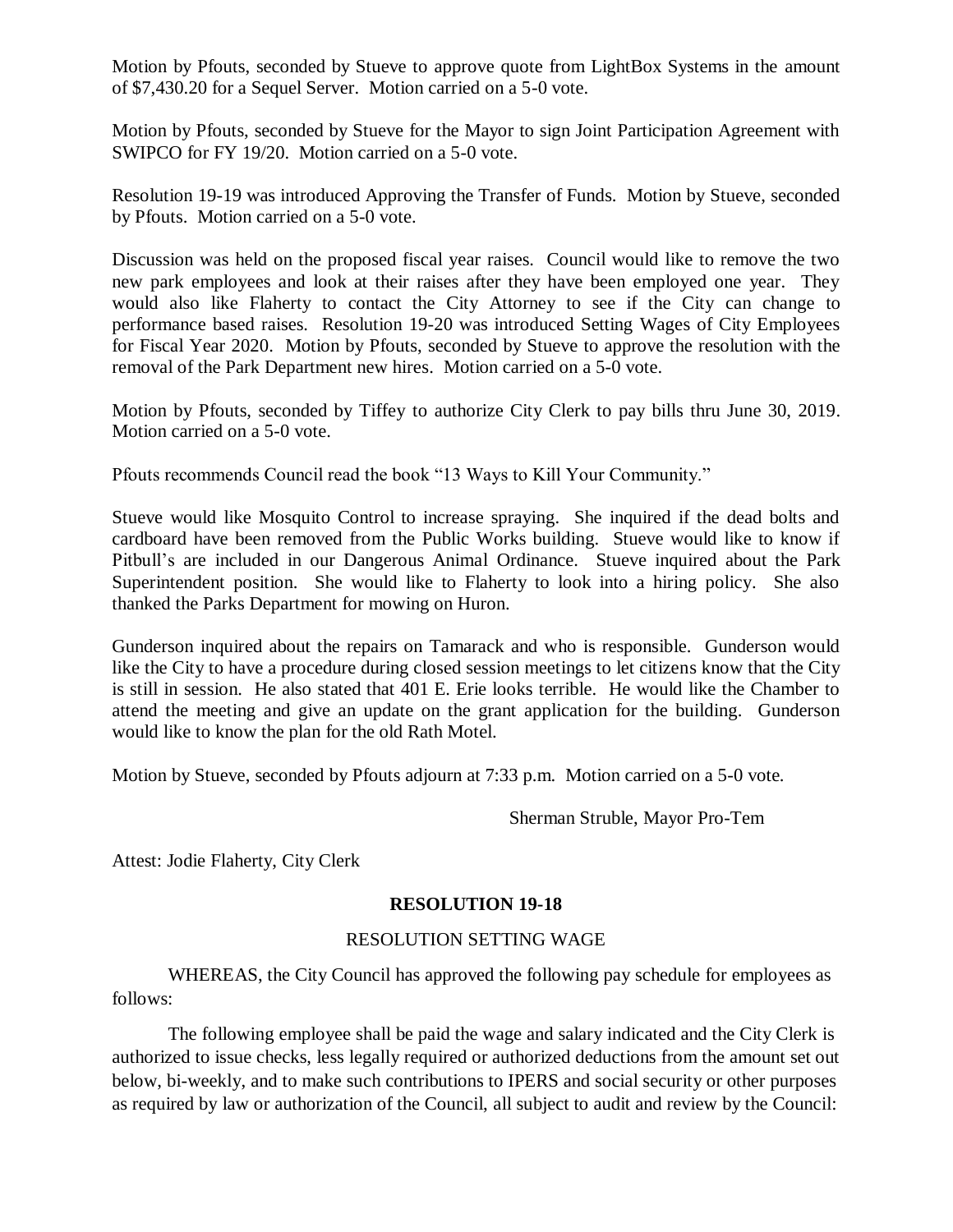Position Name Name Hourly Wage

Part-Time Police Officer Garrett Klutts \$20.81

(Temporary)

NOW, THEREFORE, BE IT RESOLVED BY THE CITY COUNCIL OF CITY OF MISSOURI VALLEY, IOWA:

That the employees shall be paid the wage as indicated above effective June 18, 2019.

Passed and approve this 18<sup>th</sup> day of June, 2019.

ATTEST:

Sherm Struble, Mayor Pro-Tem

\_\_\_\_\_\_\_\_\_\_\_\_\_\_\_\_\_\_\_\_\_\_\_\_\_\_\_\_

Jodie Flaherty, City Clerk

\_\_\_\_\_\_\_\_\_\_\_\_\_\_\_\_\_\_\_\_\_\_\_\_\_\_\_\_\_

# **RESOLUTION 19-19**

# **RESOLUTION APPROVING THE TRANSFER OF FUNDS**

Be It Resolved by the City Council of the City of Missouri Valley, Iowa:

That the City Clerk is hereby authorized to transfer funds from FY 18/19 in the amount of \$75,738.49 from various accounts.

Emergency to General \$ 23,144.00 (Emergency Funds to offset General Fund)

General to Capital Projects \$52,594.49 (Clear Negative Balance)

Total \$75,738.49

Passed and approved this 18th day of June, 2019.

Sherm Struble, Mayor Pro-Tem

\_\_\_\_\_\_\_\_\_\_\_\_\_\_\_\_\_\_\_\_\_\_\_\_\_\_\_\_\_\_\_\_\_\_

ATTEST:

Jodie Flaherty, City Clerk

\_\_\_\_\_\_\_\_\_\_\_\_\_\_\_\_\_\_\_\_\_\_\_\_\_\_\_\_\_